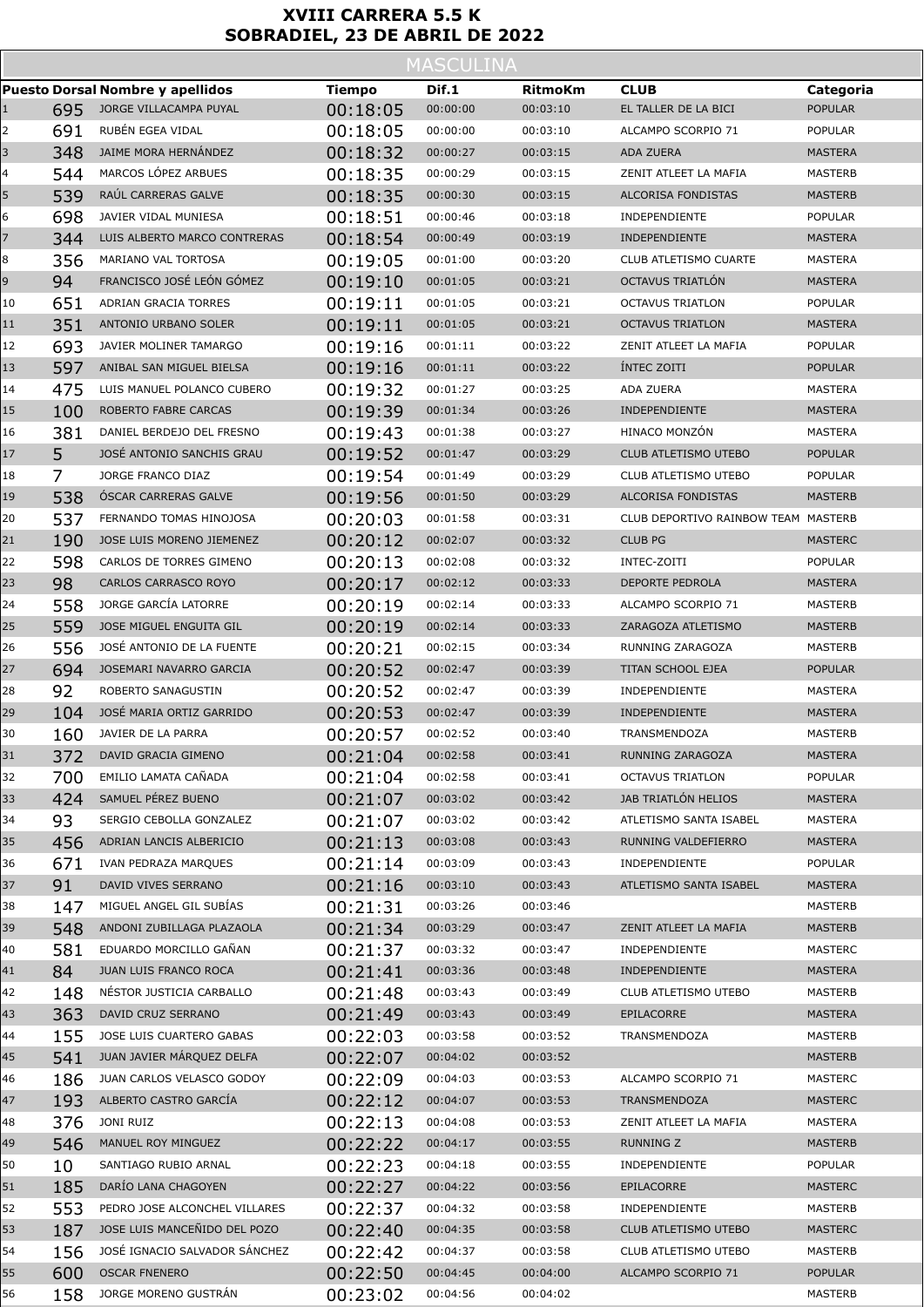| 57  | 571            | VICENTE MANUEL PUEYO CABRERO   | 00:23:03 | 00:04:58 | 00:04:02 | <b>OLIMPO ZARAGOZA</b>       | <b>MASTERC</b> |
|-----|----------------|--------------------------------|----------|----------|----------|------------------------------|----------------|
| 58  | 85             | SAMUEL CASTAN CORREAS          | 00:23:06 | 00:05:01 | 00:04:03 | RUNNING ALAGON               | MASTERA        |
| 59  | 189            | FCO JAVIER FERNÁNDEZ SABORIT   | 00:23:17 | 00:05:12 | 00:04:05 | <b>TRANSMENDOZA</b>          | <b>MASTERC</b> |
| 60  | 90             | <b>MARIO GIL</b>               | 00:23:18 | 00:05:12 | 00:04:05 | <b>INDEPENDIENTE</b>         | <b>MASTERA</b> |
| 61  | $\overline{4}$ | SAMUEL NUÑO ESTEBAN            | 00:23:40 | 00:05:34 | 00:04:09 | <b>INDEPENDIENTE</b>         | <b>POPULAR</b> |
| 62  | 564            | MANUEL ANGEL ESQUERRA PEÑA     | 00:23:40 | 00:05:35 | 00:04:09 | <b>TRIATLON ALAGON</b>       | <b>MASTERB</b> |
| 63  | 99             | SERGIO PEÑA ANTON              | 00:23:49 | 00:05:44 | 00:04:10 |                              | <b>MASTERA</b> |
| 64  | 194            | JOSÉ RUIZ VELA                 | 00:23:53 | 00:05:48 | 00:04:11 | <b>TRANSMENDOZA</b>          | <b>MASTERC</b> |
| 65  | 366            | ADRIÁN TORRECILLA GÓMEZ        | 00:23:58 | 00:05:52 | 00:04:12 | <b>INDEPENDIENTE</b>         | <b>MASTERA</b> |
| 66  | 596            | CARLOS HERNANDO MARTINEZ       | 00:23:59 | 00:05:54 | 00:04:12 | <b>ADA ZUERA</b>             | <b>POPULAR</b> |
| 67  | 159            | RAUL GONZALEZ                  | 00:24:00 | 00:05:55 | 00:04:12 | <b>INDEPENDIENTE</b>         | <b>MASTERB</b> |
| 68  | 371            | CARLOS PARICIO PEÑA            | 00:24:09 | 00:06:03 | 00:04:14 | INDEPENDIENTE                | MASTERA        |
| 69  | 473            | GUILLERMO LALAGUNA CASADO      | 00:24:18 | 00:06:12 | 00:04:15 | <b>INDEPENDIENTE</b>         | <b>MASTERA</b> |
| 70  | 181            | <b>CESAR GASCON SANZ</b>       | 00:24:22 | 00:06:17 | 00:04:16 | <b>RUNNING ALAGON</b>        | MASTERC        |
| 71  | 515            | FELIPE LUENGO HORCAJO          | 00:24:24 | 00:06:19 | 00:04:16 |                              | <b>MASTERA</b> |
| 72  | 554            | FRANCISCO JAVIER GARCÍA SIERRA | 00:24:30 | 00:06:25 | 00:04:17 | <b>INDEPENDIENTE</b>         | MASTERB        |
| 73  | 192            | ANTONIO CINTORA BAZÁN          | 00:24:32 | 00:06:26 | 00:04:18 | <b>TRANSMENDOZA</b>          | <b>MASTERC</b> |
| 74  | 396            | JESUS PUEYO PÉREZ              | 00:24:32 | 00:06:26 | 00:04:18 | <b>CEBOLLAS RUNNERS CLUB</b> | MASTERA        |
| 75  | 184            | ANGEL VIOLETA ROMANCE          | 00:24:34 | 00:06:29 | 00:04:18 |                              | <b>MASTERC</b> |
| 76  | 582            | ALFREDO DIEZ ISASA             | 00:24:35 | 00:06:30 | 00:04:18 | <b>OCTAVUS TRIATLON</b>      | MASTERC        |
| 77  | 153            | MICHEL RUIZ RODRIGUEZ          | 00:24:35 | 00:06:30 | 00:04:18 | <b>INDEPENDIENTE</b>         | <b>MASTERB</b> |
| 78  | 577            | ROMAN GIL TENA                 | 00:24:45 | 00:06:39 | 00:04:20 | INDEPENDIENTE                | MASTERC        |
| 79  | 188            | FRANCISCO TEJERO CEBRIAN       | 00:24:59 | 00:06:54 | 00:04:23 | SCORPIO71                    | <b>MASTERC</b> |
| 80  | 144            | RAUL NAVARRO BALLETEROS        | 00:25:04 | 00:06:59 | 00:04:23 | RUNNING ALAGON               | MASTERB        |
| 81  | 493            | HÉCTOR INGLAN                  | 00:25:20 | 00:07:15 | 00:04:26 | <b>INDEPENDIENTE</b>         | <b>MASTERA</b> |
| 82  | 578            | RICARDO FELIPE MAYO            | 00:25:46 | 00:07:40 | 00:04:31 | ADA ZUERA                    | MASTERC        |
| 83  | 552            | RUBÉN ESQUÉS ALÓS              | 00:25:48 | 00:07:43 | 00:04:31 | <b>INDEPENDIENTE</b>         | <b>MASTERB</b> |
| 84  | 150            | MIGUEL ANGEL MARTINEZ BATOS    | 00:25:55 | 00:07:50 | 00:04:32 | <b>TRANSMENDOZA</b>          | MASTERB        |
| 85  | 364            | ANTONIO MARÍN DOMÍNGUEZ        | 00:26:09 | 00:08:04 | 00:04:35 | <b>INDEPENDIENTE</b>         | <b>MASTERA</b> |
| 86  | 140            | ORLANDO ROBRES ANCHELERGUES    | 00:26:10 | 00:08:05 | 00:04:35 | RUNNING ALAGON               | MASTERB        |
| 87  | 543            | <b>JUAN JOSE GARCIA</b>        | 00:26:24 | 00:08:18 | 00:04:37 | <b>INDEPENDIENTE</b>         | <b>MASTERB</b> |
| 88  | 576            | JOSE LUIS MARECA APARICIO      | 00:26:51 | 00:08:46 | 00:04:42 | INDEPENDIENTE                | MASTERC        |
| 89  | 191            | FELIX MANUEL BORQUE BUENO      | 00:26:52 | 00:08:47 | 00:04:42 | ATLETISMO SANTA ISABEL       | <b>MASTERC</b> |
| 90  | 149            | CARLOS CORCHETE LUNA           | 00:26:54 | 00:08:49 | 00:04:43 | <b>TRANSMENDOZA</b>          | MASTERB        |
| 91  | 452            | <b>BOGDAN PETRICEANU</b>       | 00:26:58 | 00:08:53 | 00:04:43 |                              | <b>MASTERA</b> |
| 92  | 573            | JUAN JOSE PETIDIER NAVAJAS     | 00:27:38 | 00:09:33 | 00:04:50 | CLUB ATLETISMO UTEBO (M)     | MASTERC        |
| 93  | 562            | OSCAR DE FRANCISCO MORENO      | 00:27:39 | 00:09:34 | 00:04:51 | <b>INDEPENDIENTE</b>         | <b>MASTERB</b> |
| 94  | 157            | JAVIER MARTÍNEZ MARTÍNEZ       | 00:27:48 | 00:09:42 | 00:04:52 | ZENIT ATLEET LA MAFIA        | MASTERB        |
| 95  | 572            | JAVIER FERRER LAPUERTA         | 00:27:49 | 00:09:44 | 00:04:52 | <b>INDEPENDIENTE</b>         | <b>MASTERC</b> |
| 96  | 373            | MARIO MARTINEZ FERNANDEZ       | 00:28:21 | 00:10:16 | 00:04:58 | INDEPENDIENTE                | MASTERA        |
| 97  | 86             | <b>CESAR GRAÑENA MORENO</b>    | 00:28:44 | 00:10:38 | 00:05:02 | RUNNING ALAGON               | <b>MASTERA</b> |
| 98  | 195            | FERMÍN ESCRIBANO ESPLIGARES    | 00:28:52 | 00:10:47 | 00:05:03 | TRANSMENDOZA                 | MASTERC        |
| 99  | 97             | <b>RUBEN SANCHO CORTES</b>     | 00:28:59 | 00:10:53 | 00:05:05 | <b>DEPORTE PEDROLA</b>       | <b>MASTERA</b> |
| 100 | 161            | SERGIO PASCUAL CALVO           | 00:29:01 | 00:10:55 | 00:05:05 | RUNNING ALAGON               | MASTERB        |
| 101 | 96             | DANIEL LUENGO MONZÓN           | 00:31:21 | 00:13:15 | 00:05:29 |                              | <b>MASTERA</b> |
| 102 | 555            | ANDRES ORTEGA VILLALBA         | 00:33:00 | 00:14:55 | 00:05:47 | INDEPENDIENTE                | MASTERB        |
| 103 | 506            | DENIS LORDA DIAZ               | 00:33:34 | 00:15:29 | 00:05:53 | ADA ZUERA                    | <b>MASTERA</b> |
| 104 | 570            | ENRIQUE ARMINGOL LALAGUNA      | 00:33:45 | 00:15:40 | 00:05:55 | OS ANDARINES DE ARAGÓN       | MASTERC        |
| 105 | 697            | ALEX SEGURA ENGUIX             | 00:38:29 | 00:20:24 | 00:06:45 | <b>INDEPENDIENTE</b>         | <b>POPULAR</b> |

|   | <b>MASTERA MASCULINA</b> |                                  |          |          |                |                         |                |  |  |  |  |  |
|---|--------------------------|----------------------------------|----------|----------|----------------|-------------------------|----------------|--|--|--|--|--|
|   |                          | Puesto Dorsal Nombre y apellidos | Tiempo   | Dif.1    | <b>RitmoKm</b> | <b>CLUB</b>             | Categoria      |  |  |  |  |  |
|   | 348                      | JAIME MORA HERNÁNDEZ             | 00:18:32 | 00:00:00 | 00:03:15       | ADA ZUERA               | <b>MASTERA</b> |  |  |  |  |  |
|   | 344                      | LUIS ALBERTO MARCO CONTRERAS     | 00:18:54 | 00:00:22 | 00:03:19       | <b>INDEPENDIENTE</b>    | <b>MASTERA</b> |  |  |  |  |  |
| 3 | 356                      | <b>MARIANO VAL TORTOSA</b>       | 00:19:05 | 00:00:33 | 00:03:20       | CLUB ATLETISMO CUARTE   | <b>MASTERA</b> |  |  |  |  |  |
| 4 | 94                       | FRANCISCO JOSÉ LEÓN GÓMEZ        | 00:19:10 | 00:00:38 | 00:03:21       | OCTAVUS TRIATLÓN        | MASTERA        |  |  |  |  |  |
|   | 351                      | ANTONIO URBANO SOLER             | 00:19:11 | 00:00:39 | 00:03:21       | <b>OCTAVUS TRIATLON</b> | <b>MASTERA</b> |  |  |  |  |  |
| 6 | 475                      | LUIS MANUEL POLANCO CUBERO       | 00:19:32 | 00:01:00 | 00:03:25       | <b>ADA ZUERA</b>        | <b>MASTERA</b> |  |  |  |  |  |
|   | 100                      | ROBERTO FABRE CARCAS             | 00:19:39 | 00:01:07 | 00:03:26       | <b>INDEPENDIENTE</b>    | <b>MASTERA</b> |  |  |  |  |  |
| 8 | 381                      | DANIEL BERDEJO DEL FRESNO        | 00:19:43 | 00:01:11 | 00:03:27       | HINACO MONZÓN           | <b>MASTERA</b> |  |  |  |  |  |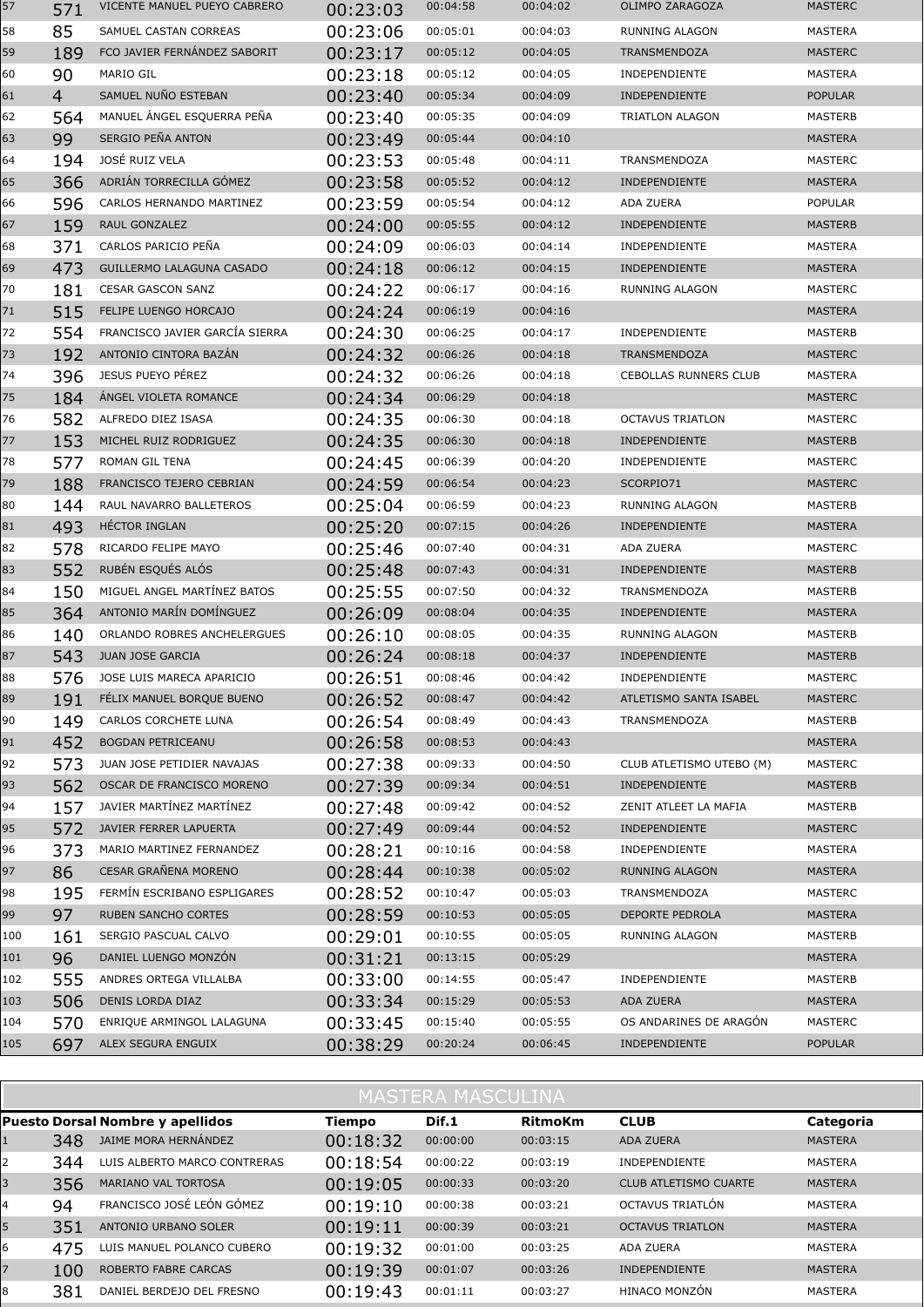| 9  | 98  | <b>CARLOS CARRASCO ROYO</b> | 00:20:17 | 00:01:45 | 00:03:33 | DEPORTE PEDROLA              | <b>MASTERA</b> |
|----|-----|-----------------------------|----------|----------|----------|------------------------------|----------------|
| 10 | 92  | ROBERTO SANAGUSTIN          | 00:20:52 | 00:02:20 | 00:03:39 | INDEPENDIENTE                | <b>MASTERA</b> |
| 11 | 104 | JOSÉ MARIA ORTIZ GARRIDO    | 00:20:53 | 00:02:21 | 00:03:39 | <b>INDEPENDIENTE</b>         | <b>MASTERA</b> |
| 12 | 372 | DAVID GRACIA GIMENO         | 00:21:04 | 00:02:32 | 00:03:41 | RUNNING ZARAGOZA             | MASTERA        |
| 13 | 424 | SAMUEL PÉREZ BUENO          | 00:21:07 | 00:02:35 | 00:03:42 | JAB TRIATLÓN HELIOS          | <b>MASTERA</b> |
| 14 | 93  | SERGIO CEBOLLA GONZALEZ     | 00:21:07 | 00:02:35 | 00:03:42 | ATLETISMO SANTA ISABEL       | MASTERA        |
| 15 | 456 | ADRIAN LANCIS ALBERICIO     | 00:21:13 | 00:02:41 | 00:03:43 | RUNNING VALDEFIERRO          | <b>MASTERA</b> |
| 16 | 91  | DAVID VIVES SERRANO         | 00:21:16 | 00:02:44 | 00:03:43 | ATLETISMO SANTA ISABEL       | <b>MASTERA</b> |
| 17 | 84  | JUAN LUIS FRANCO ROCA       | 00:21:41 | 00:03:09 | 00:03:48 | <b>INDEPENDIENTE</b>         | <b>MASTERA</b> |
| 18 | 363 | DAVID CRUZ SERRANO          | 00:21:49 | 00:03:17 | 00:03:49 | EPILACORRE                   | <b>MASTERA</b> |
| 19 | 376 | <b>JONI RUIZ</b>            | 00:22:13 | 00:03:41 | 00:03:53 | ZENIT ATLEET LA MAFIA        | <b>MASTERA</b> |
| 20 | 85  | SAMUEL CASTAN CORREAS       | 00:23:06 | 00:04:34 | 00:04:03 | RUNNING ALAGON               | MASTERA        |
| 21 | 90  | MARIO GIL                   | 00:23:18 | 00:04:45 | 00:04:05 | <b>INDEPENDIENTE</b>         | <b>MASTERA</b> |
| 22 | 99  | SERGIO PEÑA ANTON           | 00:23:49 | 00:05:17 | 00:04:10 |                              | <b>MASTERA</b> |
| 23 | 366 | ADRIÁN TORRECILLA GÓMEZ     | 00:23:58 | 00:05:26 | 00:04:12 | <b>INDEPENDIENTE</b>         | <b>MASTERA</b> |
| 24 | 371 | CARLOS PARICIO PEÑA         | 00:24:09 | 00:05:37 | 00:04:14 | INDEPENDIENTE                | MASTERA        |
| 25 | 473 | GUILLERMO LALAGUNA CASADO   | 00:24:18 | 00:05:46 | 00:04:15 | <b>INDEPENDIENTE</b>         | <b>MASTERA</b> |
| 26 | 515 | FELIPE LUENGO HORCAJO       | 00:24:24 | 00:05:52 | 00:04:16 |                              | <b>MASTERA</b> |
| 27 | 396 | JESUS PUEYO PÉREZ           | 00:24:32 | 00:06:00 | 00:04:18 | <b>CEBOLLAS RUNNERS CLUB</b> | <b>MASTERA</b> |
| 28 | 493 | HÉCTOR INGLAN               | 00:25:20 | 00:06:48 | 00:04:26 | INDEPENDIENTE                | MASTERA        |
| 29 | 364 | ANTONIO MARÍN DOMÍNGUEZ     | 00:26:09 | 00:07:37 | 00:04:35 | INDEPENDIENTE                | <b>MASTERA</b> |
| 30 | 452 | BOGDAN PETRICEANU           | 00:26:58 | 00:08:26 | 00:04:43 |                              | <b>MASTERA</b> |
| 31 | 373 | MARIO MARTINEZ FERNANDEZ    | 00:28:21 | 00:09:49 | 00:04:58 | INDEPENDIENTE                | <b>MASTERA</b> |
| 32 | 86  | CESAR GRAÑENA MORENO        | 00:28:44 | 00:10:11 | 00:05:02 | <b>RUNNING ALAGON</b>        | MASTERA        |
| 33 | 97  | <b>RUBEN SANCHO CORTES</b>  | 00:28:59 | 00:10:26 | 00:05:05 | <b>DEPORTE PEDROLA</b>       | <b>MASTERA</b> |
| 34 | 96  | DANIEL LUENGO MONZÓN        | 00:31:21 | 00:12:49 | 00:05:29 |                              | <b>MASTERA</b> |
| 35 | 506 | DENIS LORDA DIAZ            | 00:33:34 | 00:15:02 | 00:05:53 | <b>ADA ZUERA</b>             | <b>MASTERA</b> |
|    |     |                             |          |          |          |                              |                |

|             | <b>MASTERB MASCULINA</b> |                                         |               |          |                |                                     |                |  |  |  |  |
|-------------|--------------------------|-----------------------------------------|---------------|----------|----------------|-------------------------------------|----------------|--|--|--|--|
|             |                          | <b>Puesto Dorsal Nombre y apellidos</b> | <b>Tiempo</b> | Dif.1    | <b>RitmoKm</b> | <b>CLUB</b>                         | Categoria      |  |  |  |  |
| $\mathbf 1$ | 544                      | MARCOS LÓPEZ ARBUES                     | 00:18:35      | 00:00:00 | 00:03:15       | ZENIT ATLEET LA MAFIA               | <b>MASTERB</b> |  |  |  |  |
| 2           | 539                      | RAÚL CARRERAS GALVE                     | 00:18:35      | 00:00:01 | 00:03:15       | ALCORISA FONDISTAS                  | <b>MASTERB</b> |  |  |  |  |
| 3           | 538                      | <b>ÓSCAR CARRERAS GALVE</b>             | 00:19:56      | 00:01:21 | 00:03:29       | ALCORISA FONDISTAS                  | <b>MASTERB</b> |  |  |  |  |
| 4           | 537                      | FERNANDO TOMAS HINOJOSA                 | 00:20:03      | 00:01:28 | 00:03:31       | CLUB DEPORTIVO RAINBOW TEAM MASTERB |                |  |  |  |  |
| 5           | 558                      | JORGE GARCÍA LATORRE                    | 00:20:19      | 00:01:44 | 00:03:33       | ALCAMPO SCORPIO 71                  | <b>MASTERB</b> |  |  |  |  |
| 6           | 559                      | JOSE MIGUEL ENGUITA GIL                 | 00:20:19      | 00:01:44 | 00:03:33       | ZARAGOZA ATLETISMO                  | <b>MASTERB</b> |  |  |  |  |
| 7           | 556                      | JOSÉ ANTONIO DE LA FUENTE               | 00:20:21      | 00:01:46 | 00:03:34       | RUNNING ZARAGOZA                    | <b>MASTERB</b> |  |  |  |  |
| 8           | 160                      | JAVIER DE LA PARRA                      | 00:20:57      | 00:02:22 | 00:03:40       | TRANSMENDOZA                        | <b>MASTERB</b> |  |  |  |  |
| 9           | 147                      | MIGUEL ANGEL GIL SUBÍAS                 | 00:21:31      | 00:02:57 | 00:03:46       |                                     | <b>MASTERB</b> |  |  |  |  |
| 10          | 548                      | ANDONI ZUBILLAGA PLAZAOLA               | 00:21:34      | 00:02:59 | 00:03:47       | ZENIT ATLEET LA MAFIA               | <b>MASTERB</b> |  |  |  |  |
| 11          | 148                      | NÉSTOR JUSTICIA CARBALLO                | 00:21:48      | 00:03:14 | 00:03:49       | <b>CLUB ATLETISMO UTEBO</b>         | <b>MASTERB</b> |  |  |  |  |
| 12          | 155                      | JOSE LUIS CUARTERO GABAS                | 00:22:03      | 00:03:29 | 00:03:52       | TRANSMENDOZA                        | <b>MASTERB</b> |  |  |  |  |
| 13          | 541                      | JUAN JAVIER MÁRQUEZ DELFA               | 00:22:07      | 00:03:33 | 00:03:52       |                                     | <b>MASTERB</b> |  |  |  |  |
| 14          | 546                      | MANUEL ROY MINGUEZ                      | 00:22:22      | 00:03:48 | 00:03:55       | <b>RUNNING Z</b>                    | MASTERB        |  |  |  |  |
| 15          | 553                      | PEDRO JOSE ALCONCHEL VILLARES           | 00:22:37      | 00:04:03 | 00:03:58       | <b>INDEPENDIENTE</b>                | <b>MASTERB</b> |  |  |  |  |
| 16          | 156                      | JOSÉ IGNACIO SALVADOR SÁNCHEZ           | 00:22:42      | 00:04:08 | 00:03:58       | CLUB ATLETISMO UTEBO                | <b>MASTERB</b> |  |  |  |  |
| 17          | 158                      | JORGE MORENO GUSTRÁN                    | 00:23:02      | 00:04:27 | 00:04:02       |                                     | <b>MASTERB</b> |  |  |  |  |
| 18          | 564                      | MANUEL ANGEL ESQUERRA PEÑA              | 00:23:40      | 00:05:06 | 00:04:09       | <b>TRIATLON ALAGON</b>              | <b>MASTERB</b> |  |  |  |  |
| 19          | 159                      | RAUL GONZALEZ                           | 00:24:00      | 00:05:26 | 00:04:12       | <b>INDEPENDIENTE</b>                | <b>MASTERB</b> |  |  |  |  |
| 20          | 554                      | FRANCISCO JAVIER GARCÍA SIERRA          | 00:24:30      | 00:05:56 | 00:04:17       | INDEPENDIENTE                       | <b>MASTERB</b> |  |  |  |  |
| 21          | 153                      | MICHEL RUIZ RODRIGUEZ                   | 00:24:35      | 00:06:01 | 00:04:18       | <b>INDEPENDIENTE</b>                | <b>MASTERB</b> |  |  |  |  |
| 22          | 144                      | RAUL NAVARRO BALLETEROS                 | 00:25:04      | 00:06:30 | 00:04:23       | RUNNING ALAGON                      | MASTERB        |  |  |  |  |
| 23          | 552                      | RUBÉN ESQUÉS ALÓS                       | 00:25:48      | 00:07:13 | 00:04:31       | <b>INDEPENDIENTE</b>                | <b>MASTERB</b> |  |  |  |  |
| 24          | 150                      | MIGUEL ANGEL MARTÍNEZ BATOS             | 00:25:55      | 00:07:20 | 00:04:32       | TRANSMENDOZA                        | <b>MASTERB</b> |  |  |  |  |
| 25          | 140                      | ORLANDO ROBRES ANCHELERGUES             | 00:26:10      | 00:07:35 | 00:04:35       | <b>RUNNING ALAGON</b>               | <b>MASTERB</b> |  |  |  |  |
| 26          | 543                      | JUAN JOSE GARCIA                        | 00:26:24      | 00:07:49 | 00:04:37       | INDEPENDIENTE                       | <b>MASTERB</b> |  |  |  |  |
| $27$        | 149                      | <b>CARLOS CORCHETE LUNA</b>             | 00:26:54      | 00:08:20 | 00:04:43       | <b>TRANSMENDOZA</b>                 | <b>MASTERB</b> |  |  |  |  |
| 28          | 562                      | OSCAR DE FRANCISCO MORENO               | 00:27:39      | 00:09:05 | 00:04:51       | INDEPENDIENTE                       | MASTERB        |  |  |  |  |
| 29          | 157                      | JAVIER MARTÍNEZ MARTÍNEZ                | 00:27:48      | 00:09:13 | 00:04:52       | ZENIT ATLEET LA MAFIA               | <b>MASTERB</b> |  |  |  |  |
| 30          | 161                      | SERGIO PASCUAL CALVO                    | 00:29:01      | 00:10:26 | 00:05:05       | RUNNING ALAGON                      | <b>MASTERB</b> |  |  |  |  |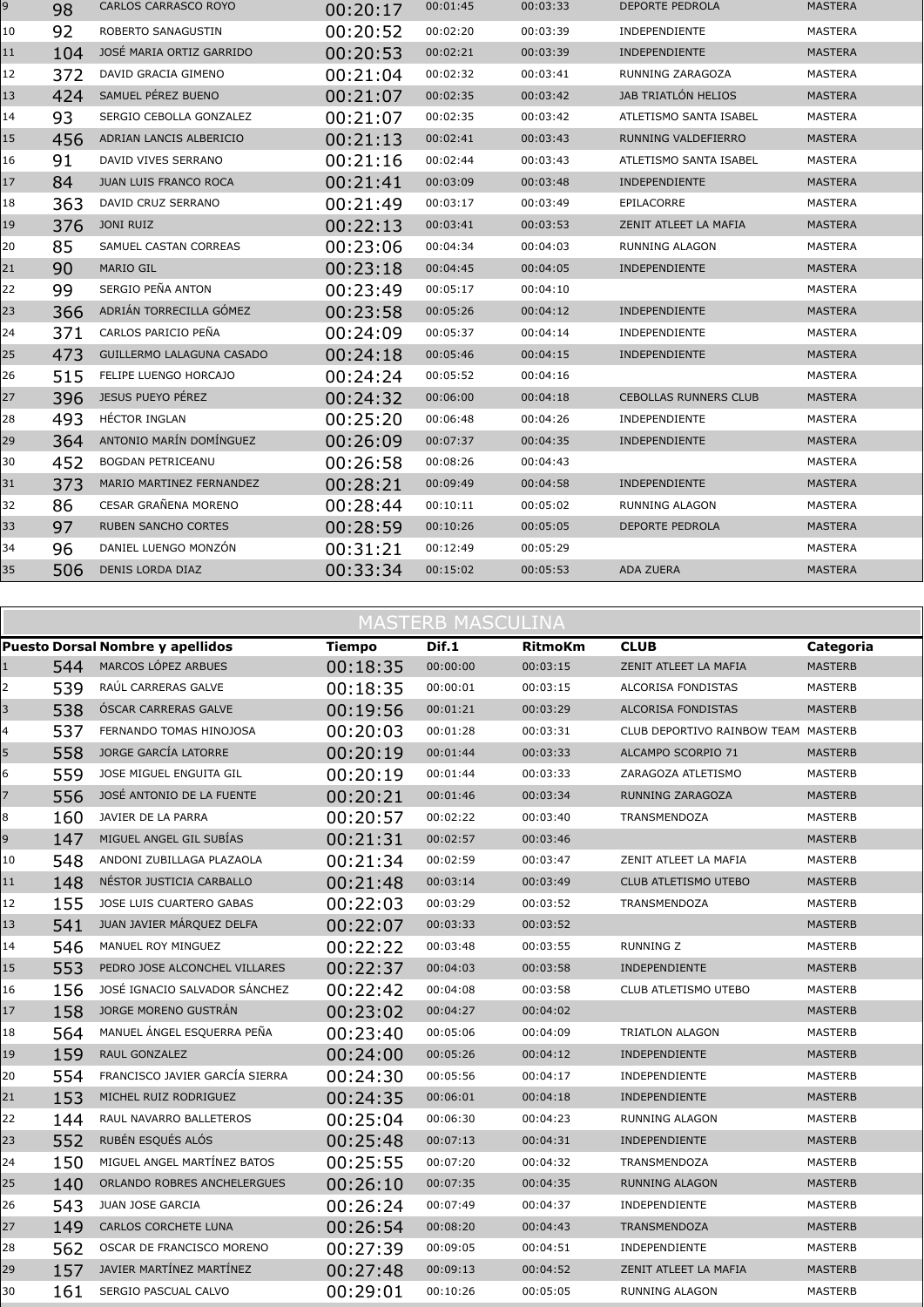| 00:05:47<br>00:14:26<br>ANDRES ORTEGA VILLALBA<br><b>INDEPENDIENTE</b><br>ににに<br>00:33:00<br>JJJ | <b>MASTERB</b> |
|--------------------------------------------------------------------------------------------------|----------------|
|--------------------------------------------------------------------------------------------------|----------------|

|    |     |                                         |               | <b>MASTERC MASCULINA</b> |                |                          |                |
|----|-----|-----------------------------------------|---------------|--------------------------|----------------|--------------------------|----------------|
|    |     | <b>Puesto Dorsal Nombre y apellidos</b> | <b>Tiempo</b> | Dif.1                    | <b>RitmoKm</b> | <b>CLUB</b>              | Categoria      |
| 1  | 190 | JOSE LUIS MORENO JIEMENEZ               | 00:20:12      | 00:00:00                 | 00:03:32       | <b>CLUB PG</b>           | <b>MASTERC</b> |
| 2  | 581 | EDUARDO MORCILLO GAÑAN                  | 00:21:37      | 00:01:25                 | 00:03:47       | <b>INDEPENDIENTE</b>     | <b>MASTERC</b> |
| 3  | 186 | JUAN CARLOS VELASCO GODOY               | 00:22:09      | 00:01:57                 | 00:03:53       | ALCAMPO SCORPIO 71       | <b>MASTERC</b> |
| 4  | 193 | ALBERTO CASTRO GARCÍA                   | 00:22:12      | 00:02:00                 | 00:03:53       | <b>TRANSMENDOZA</b>      | <b>MASTERC</b> |
| 5  | 185 | DARÍO LANA CHAGOYEN                     | 00:22:27      | 00:02:16                 | 00:03:56       | <b>EPILACORRE</b>        | <b>MASTERC</b> |
| 6  | 187 | JOSE LUIS MANCEÑIDO DEL POZO            | 00:22:40      | 00:02:28                 | 00:03:58       | CLUB ATLETISMO UTEBO     | <b>MASTERC</b> |
| 7  | 571 | VICENTE MANUEL PUEYO CABRERO            | 00:23:03      | 00:02:51                 | 00:04:02       | OLIMPO ZARAGOZA          | <b>MASTERC</b> |
| 8  | 189 | FCO JAVIER FERNÁNDEZ SABORIT            | 00:23:17      | 00:03:05                 | 00:04:05       | <b>TRANSMENDOZA</b>      | <b>MASTERC</b> |
| 9  | 194 | JOSÉ RUIZ VELA                          | 00:23:53      | 00:03:41                 | 00:04:11       | <b>TRANSMENDOZA</b>      | <b>MASTERC</b> |
| 10 | 181 | <b>CESAR GASCON SANZ</b>                | 00:24:22      | 00:04:10                 | 00:04:16       | <b>RUNNING ALAGON</b>    | <b>MASTERC</b> |
| 11 | 192 | ANTONIO CINTORA BAZÁN                   | 00:24:32      | 00:04:20                 | 00:04:18       | <b>TRANSMENDOZA</b>      | <b>MASTERC</b> |
| 12 | 184 | ÁNGEL VIOLETA ROMANCE                   | 00:24:34      | 00:04:22                 | 00:04:18       |                          | <b>MASTERC</b> |
| 13 | 582 | ALFREDO DIEZ ISASA                      | 00:24:35      | 00:04:23                 | 00:04:18       | <b>OCTAVUS TRIATLON</b>  | <b>MASTERC</b> |
| 14 | 577 | <b>ROMAN GIL TENA</b>                   | 00:24:45      | 00:04:33                 | 00:04:20       | INDEPENDIENTE            | <b>MASTERC</b> |
| 15 | 188 | FRANCISCO TEJERO CEBRIAN                | 00:24:59      | 00:04:48                 | 00:04:23       | SCORPIO71                | <b>MASTERC</b> |
| 16 | 578 | RICARDO FELIPE MAYO                     | 00:25:46      | 00:05:34                 | 00:04:31       | <b>ADA ZUERA</b>         | <b>MASTERC</b> |
| 17 | 576 | JOSE LUIS MARECA APARICIO               | 00:26:51      | 00:06:39                 | 00:04:42       | <b>INDEPENDIENTE</b>     | <b>MASTERC</b> |
| 18 | 191 | FÉLIX MANUEL BORQUE BUENO               | 00:26:52      | 00:06:41                 | 00:04:42       | ATLETISMO SANTA ISABEL   | <b>MASTERC</b> |
| 19 | 573 | JUAN JOSE PETIDIER NAVAJAS              | 00:27:38      | 00:07:26                 | 00:04:50       | CLUB ATLETISMO UTEBO (M) | <b>MASTERC</b> |
| 20 | 572 | JAVIER FERRER LAPUERTA                  | 00:27:49      | 00:07:37                 | 00:04:52       | INDEPENDIENTE            | <b>MASTERC</b> |
| 21 | 195 | FERMÍN ESCRIBANO ESPLIGARES             | 00:28:52      | 00:08:40                 | 00:05:03       | <b>TRANSMENDOZA</b>      | <b>MASTERC</b> |
| 22 | 570 | ENRIQUE ARMINGOL LALAGUNA               | 00:33:45      | 00:13:33                 | 00:05:55       | OS ANDARINES DE ARAGÓN   | <b>MASTERC</b> |
|    |     |                                         |               |                          |                |                          |                |

|              |                | <b>Puesto Dorsal Nombre y apellidos</b> | <b>Tiempo</b> | Dif.1    | <b>RitmoKm</b> | <b>CLUB</b>                 | Categoria      |
|--------------|----------------|-----------------------------------------|---------------|----------|----------------|-----------------------------|----------------|
| $\mathbf{1}$ | 584            | LORENA SISAMÓN LÓPEZ                    | 00:21:34      | 00:00:00 | 00:03:47       | ZENIT ATLEET LA MAFIA       | <b>POPULAR</b> |
| 2            | 585            | LUCÍA MÁRQUEZ CASTÁN                    | 00:22:01      | 00:00:27 | 00:03:51       | ALCAMPO SCORPIO 71          | <b>POPULAR</b> |
| 3            | 594            | TERESA SALVADOR BLANCO                  | 00:22:52      | 00:01:18 | 00:04:00       | <b>CLUB ATLETISMO UTEBO</b> | <b>POPULAR</b> |
| 4            | 587            | CRISTINA FRANCO GARCIA                  | 00:23:01      | 00:01:27 | 00:04:02       | ZENIT ATLEET LA MAFIA       | <b>POPULAR</b> |
| 5            | 264            | SUSANA TAMARGO SIERRA                   | 00:23:22      | 00:01:48 | 00:04:06       | RUNING FISIO ZARAGOZA       | <b>MASTERA</b> |
| 6            | 535            | SUSANA OCHOA LINARES                    | 00:23:30      | 00:01:56 | 00:04:07       | INTEC-ZOITI                 | <b>MASTERB</b> |
| 7            | 76             | NOELIA MARQUES COBERTA                  | 00:23:35      | 00:02:01 | 00:04:08       | <b>INDEPENDIENTE</b>        | <b>MASTERA</b> |
| 8            | 9              | ANA MARIA LAZARO BARRANCO               | 00:23:41      | 00:02:07 | 00:04:09       | EPILACORRE                  | <b>POPULAR</b> |
| 9            | 78             | MARÍA EUGENIA GARCÍA MEDINA             | 00:24:03      | 00:02:29 | 00:04:13       | CLUB ATLETISMO UTEBO        | <b>MASTERA</b> |
| 10           | 215            | LAURA CHAVES GRANDE                     | 00:24:10      | 00:02:36 | 00:04:14       | RUNNING VALDEFIERRO         | MASTERA        |
| 11           | 252            | ANA GRACIA LAZARO                       | 00:24:15      | 00:02:41 | 00:04:15       | <b>INDEPENDIENTE</b>        | <b>MASTERA</b> |
| 12           | 586            | JESSICA DUEÑAS                          | 00:24:56      | 00:03:22 | 00:04:22       | INDEPENDIENTE               | <b>POPULAR</b> |
| 13           | 105            | BEATRIZ BAQUEDANO OYON                  | 00:25:04      | 00:03:30 | 00:04:23       | <b>INDEPENDIENTE</b>        | <b>MASTERA</b> |
| 14           | 137            | BELEN DELGADO RUIZ                      | 00:26:23      | 00:04:49 | 00:04:37       | ATLETISMO SANTA ISABEL      | MASTERB        |
| 15           | 77             | <b>ESTELA MARQUEZ</b>                   | 00:26:36      | 00:05:02 | 00:04:39       | ATLETISMO SANTA ISABEL      | <b>MASTERA</b> |
| 16           | 81             | VANESA MÁRQUEZ GARCÍA                   | 00:26:36      | 00:05:02 | 00:04:40       | <b>INDEPENDIENTE</b>        | <b>MASTERA</b> |
| 17           | 588            | LAURA SANJUÁN LANCHO                    | 00:26:55      | 00:05:21 | 00:04:43       | ALAGÓN TRIATLÓN             | <b>POPULAR</b> |
| 18           | 529            | ESTHER BIELSA OLMOS                     | 00:27:34      | 00:06:00 | 00:04:50       | <b>ESCUELA RUSA</b>         | <b>MASTERB</b> |
| 19           | 83             | PILI HERVÁS HERNÁNDEZ                   | 00:27:37      | 00:06:03 | 00:04:50       | CLUB ATLETISMO UTEBO        | <b>MASTERA</b> |
| 20           | 139            | MÓNICA MARTÍNEZ MASIP                   | 00:27:48      | 00:06:14 | 00:04:52       | ZENIT ATLEET LA MAFIA       | MASTERB        |
| 21           | $\overline{2}$ | ORIA MARIA DEL CASO SIMAL               | 00:27:50      | 00:06:16 | 00:04:52       |                             | <b>POPULAR</b> |
| 22           | 528            | MARTA GARCÍA DE PEDRO                   | 00:28:03      | 00:06:29 | 00:04:55       | <b>INDEPENDIENTE</b>        | <b>MASTERB</b> |
| 23           | 132            | Mª JOSE LÁZARO BARRADO                  | 00:28:43      | 00:07:09 | 00:05:02       | <b>RUNNING ALAGON</b>       | <b>MASTERB</b> |
| 24           | 138            | MARTA BLANCO HERNÁNDEZ                  | 00:28:49      | 00:07:15 | 00:05:03       | CLUB ATLETISMO UTEBO        | MASTERB        |
| 25           | 87             | <b>ESTELA GABAS HIGUERAS</b>            | 00:28:59      | 00:07:25 | 00:05:05       | <b>DEPORTE PEDROLA</b>      | <b>MASTERA</b> |
| 26           | 531            | ANA Mª CESTERO GARCÍA                   | 00:29:00      | 00:07:26 | 00:05:05       | LA ESTRELLA                 | MASTERB        |
| 27           | 133            | RAQUEL NEIRA SÁNCHEZ                    | 00:29:00      | 00:07:26 | 00:05:05       | <b>RUNNING ALAGON</b>       | <b>MASTERB</b> |
| 28           | 72             | GORETTI PACHECO ACEVEDO                 | 00:29:01      | 00:07:27 | 00:05:05       | <b>RUNNING ALAGON</b>       | MASTERA        |
| 29           | 234            | PILI PEÑALBA PUCH                       | 00:29:31      | 00:07:57 | 00:05:10       | <b>INDEPENDIENTE</b>        | <b>MASTERA</b> |
| 30           | 568            | AURORA BERDEJO MORLAS                   | 00:29:39      | 00:08:05 | 00:05:12       | <b>OCTAVUS TRIATLON</b>     | <b>MASTERC</b> |
| 31           |                | ADRIANA FRANCO GARCIA                   |               | 00:08:15 | 00:05:13       | <b>INDEPENDIENTE</b>        | <b>MASTERA</b> |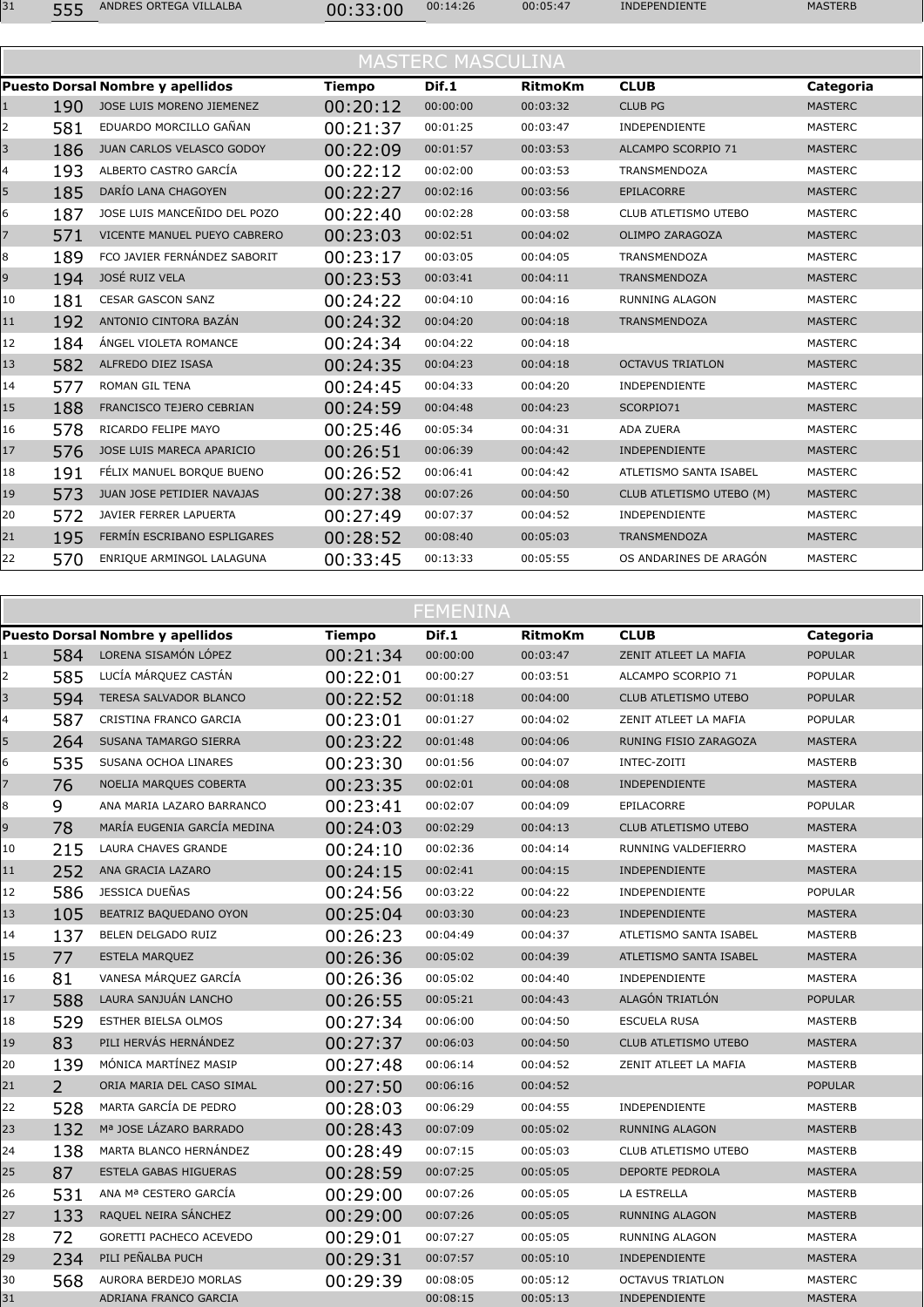|    | 272 |                                   | 00:29:49 |          |          |                       |                |
|----|-----|-----------------------------------|----------|----------|----------|-----------------------|----------------|
| 32 | 566 | ESPERANZA DEZA PEREZ              | 00:30:19 | 00:08:45 | 00:05:19 | <b>INDEPENDIENTE</b>  | MASTERC        |
| 33 | 530 | <b>GLORIA PILAR GARCIA SIERRA</b> | 00:31:15 | 00:09:41 | 00:05:28 | <b>INDEPENDIENTE</b>  | <b>MASTERB</b> |
| 34 | 207 | <b>GEMMA CHAMORRO NARVÁEZ</b>     | 00:31:26 | 00:09:52 | 00:05:30 | CEIP LA ESTRELLA      | <b>MASTERA</b> |
| 35 | 80  | HEIDI MUÑOZ VICENTE               | 00:31:27 | 00:09:53 | 00:05:30 | <b>INDEPENDIENTE</b>  | <b>MASTERA</b> |
| 36 | 334 | ANA SALVADOR LUPON                | 00:31:27 | 00:09:53 | 00:05:31 | <b>INDEPENDIENTE</b>  | <b>MASTERA</b> |
| 37 | 320 | ELISA GARCÍA BUENO                | 00:31:27 | 00:09:53 | 00:05:31 | <b>INDEPENDIENTE</b>  | <b>MASTERA</b> |
| 38 | 131 | MARÍA ANGELES MODREGO HIGUERAS    | 00:33:00 | 00:11:26 | 00:05:47 | <b>RUNNING ALAGON</b> | <b>MASTERB</b> |
| 39 | 337 | MARIA ISABEL CUEVAS ALVAREZ       | 00:33:34 | 00:12:00 | 00:05:53 | <b>ADA ZUERA</b>      | <b>MASTERA</b> |
| 40 | 590 | LIERKA ZAMBRANO BRAJNOVICH        | 00:38:29 | 00:16:55 | 00:06:45 | <b>INDEPENDIENTE</b>  | <b>POPULAR</b> |

|                | <u>MASTERA FEMENINA</u> |                                         |               |          |                |                             |                |  |  |  |  |  |
|----------------|-------------------------|-----------------------------------------|---------------|----------|----------------|-----------------------------|----------------|--|--|--|--|--|
|                |                         | <b>Puesto Dorsal Nombre y apellidos</b> | <b>Tiempo</b> | Dif.1    | <b>RitmoKm</b> | <b>CLUB</b>                 | Categoria      |  |  |  |  |  |
| 1              | 264                     | SUSANA TAMARGO SIERRA                   | 00:23:22      | 00:00:00 | 00:04:06       | RUNING FISIO ZARAGOZA       | <b>MASTERA</b> |  |  |  |  |  |
| 2              | 76                      | NOELIA MARQUES COBERTA                  | 00:23:35      | 00:00:13 | 00:04:08       | INDEPENDIENTE               | <b>MASTERA</b> |  |  |  |  |  |
| 3              | 78                      | MARÍA EUGENIA GARCÍA MEDINA             | 00:24:03      | 00:00:41 | 00:04:13       | <b>CLUB ATLETISMO UTEBO</b> | <b>MASTERA</b> |  |  |  |  |  |
| 4              | 215                     | LAURA CHAVES GRANDE                     | 00:24:10      | 00:00:48 | 00:04:14       | RUNNING VALDEFIERRO         | <b>MASTERA</b> |  |  |  |  |  |
| 5              | 252                     | ANA GRACIA LAZARO                       | 00:24:15      | 00:00:52 | 00:04:15       | <b>INDEPENDIENTE</b>        | <b>MASTERA</b> |  |  |  |  |  |
| 6              | 105                     | BEATRIZ BAQUEDANO OYON                  | 00:25:04      | 00:01:42 | 00:04:23       | <b>INDEPENDIENTE</b>        | <b>MASTERA</b> |  |  |  |  |  |
| $\overline{7}$ | 77                      | <b>ESTELA MARQUEZ</b>                   | 00:26:36      | 00:03:14 | 00:04:39       | ATLETISMO SANTA ISABEL      | <b>MASTERA</b> |  |  |  |  |  |
| 8              | 81                      | VANESA MÁRQUEZ GARCÍA                   | 00:26:36      | 00:03:14 | 00:04:40       | INDEPENDIENTE               | MASTERA        |  |  |  |  |  |
| 9              | 83                      | PILI HERVÁS HERNÁNDEZ                   | 00:27:37      | 00:04:15 | 00:04:50       | <b>CLUB ATLETISMO UTEBO</b> | <b>MASTERA</b> |  |  |  |  |  |
| 10             | 87                      | <b>ESTELA GABAS HIGUERAS</b>            | 00:28:59      | 00:05:36 | 00:05:05       | <b>DEPORTE PEDROLA</b>      | <b>MASTERA</b> |  |  |  |  |  |
| 11             | 72                      | GORETTI PACHECO ACEVEDO                 | 00:29:01      | 00:05:39 | 00:05:05       | <b>RUNNING ALAGON</b>       | <b>MASTERA</b> |  |  |  |  |  |
| 12             | 234                     | PILI PEÑALBA PUCH                       | 00:29:31      | 00:06:09 | 00:05:10       | INDEPENDIENTE               | <b>MASTERA</b> |  |  |  |  |  |
| 13             | 272                     | ADRIANA FRANCO GARCIA                   | 00:29:49      | 00:06:26 | 00:05:13       | <b>INDEPENDIENTE</b>        | <b>MASTERA</b> |  |  |  |  |  |
| 14             | 207                     | GEMMA CHAMORRO NARVÁEZ                  | 00:31:26      | 00:08:03 | 00:05:30       | CEIP LA ESTRELLA            | <b>MASTERA</b> |  |  |  |  |  |
| 15             | 80                      | HEIDI MUÑOZ VICENTE                     | 00:31:27      | 00:08:04 | 00:05:30       | INDEPENDIENTE               | <b>MASTERA</b> |  |  |  |  |  |
| 16             | 334                     | ANA SALVADOR LUPON                      | 00:31:27      | 00:08:05 | 00:05:31       | INDEPENDIENTE               | MASTERA        |  |  |  |  |  |
| 17             | 320                     | ELISA GARCÍA BUENO                      | 00:31:27      | 00:08:05 | 00:05:31       | <b>INDEPENDIENTE</b>        | <b>MASTERA</b> |  |  |  |  |  |
| 18             | 337                     | MARIA ISABEL CUEVAS ALVAREZ             | 00:33:34      | 00:10:12 | 00:05:53       | ADA ZUERA                   | <b>MASTERA</b> |  |  |  |  |  |

## **MASTERB FEMENINA**

|    |     | Puesto Dorsal Nombre y apellidos  | Tiempo   | Dif.1    | <b>RitmoKm</b> | <b>CLUB</b>                 | Categoria      |
|----|-----|-----------------------------------|----------|----------|----------------|-----------------------------|----------------|
|    | 535 | SUSANA OCHOA LINARES              | 00:23:30 | 00:00:00 | 00:04:07       | INTEC-ZOITI                 | <b>MASTERB</b> |
| 2  | 137 | BELEN DELGADO RUIZ                | 00:26:23 | 00:02:52 | 00:04:37       | ATLETISMO SANTA ISABEL      | <b>MASTERB</b> |
| 3  | 529 | <b>ESTHER BIELSA OLMOS</b>        | 00:27:34 | 00:04:03 | 00:04:50       | <b>ESCUELA RUSA</b>         | <b>MASTERB</b> |
| 4  | 139 | MÓNICA MARTÍNEZ MASIP             | 00:27:48 | 00:04:18 | 00:04:52       | ZENIT ATLEET LA MAFIA       | <b>MASTERB</b> |
| 5  | 528 | MARTA GARCÍA DE PEDRO             | 00:28:03 | 00:04:33 | 00:04:55       | <b>INDEPENDIENTE</b>        | <b>MASTERB</b> |
| 6  | 132 | Mª JOSE LÁZARO BARRADO            | 00:28:43 | 00:05:13 | 00:05:02       | <b>RUNNING ALAGON</b>       | <b>MASTERB</b> |
|    | 138 | MARTA BLANCO HERNÁNDEZ            | 00:28:49 | 00:05:19 | 00:05:03       | <b>CLUB ATLETISMO UTEBO</b> | <b>MASTERB</b> |
| 8  | 531 | ANA Mª CESTERO GARCÍA             | 00:29:00 | 00:05:30 | 00:05:05       | LA ESTRELLA                 | <b>MASTERB</b> |
| 9  | 133 | RAQUEL NEIRA SÁNCHEZ              | 00:29:00 | 00:05:30 | 00:05:05       | <b>RUNNING ALAGON</b>       | <b>MASTERB</b> |
| 10 | 530 | <b>GLORIA PILAR GARCIA SIERRA</b> | 00:31:15 | 00:07:45 | 00:05:28       | <b>INDEPENDIENTE</b>        | <b>MASTERB</b> |
| 11 | 131 | MARÍA ANGELES MODREGO HIGUERAS    | 00:33:00 | 00:09:29 | 00:05:47       | <b>RUNNING ALAGON</b>       | <b>MASTERB</b> |

| <b>MASTERC FEMENINA</b> |                                  |          |          |          |                         |                |  |  |  |  |
|-------------------------|----------------------------------|----------|----------|----------|-------------------------|----------------|--|--|--|--|
|                         | Puesto Dorsal Nombre y apellidos | Tiempo   | Dif.1    | RitmoKm  | <b>CLUB</b>             | Categoria      |  |  |  |  |
| 568                     | AURORA BERDEJO MORLAS            | 00:29:39 | 00:00:00 | 00:05:12 | <b>OCTAVUS TRIATLON</b> | <b>MASTERC</b> |  |  |  |  |
| 566                     | ESPERANZA DEZA PEREZ             | 00:30:19 | 00:00:40 | 00:05:19 | <b>INDEPENDIENTE</b>    | <b>MASTERC</b> |  |  |  |  |

|   | <b>SUB14 MASCULINA</b> |                                         |          |          |          |                                            |                   |  |  |  |
|---|------------------------|-----------------------------------------|----------|----------|----------|--------------------------------------------|-------------------|--|--|--|
|   |                        | <b>Puesto Dorsal Nombre y apellidos</b> | Tiempo   | Dif.1    | RitmoKm  | <b>CLUB</b>                                | Categoria         |  |  |  |
|   | 787                    | <b>BRUNO TOMEY MONGE</b>                | 00:03:22 | 00:00:00 | 00:05:36 | <b>LA ESTRELLA</b>                         | SUB <sub>14</sub> |  |  |  |
| 2 | 789                    | MIGUEL JUSTICIA ORDIÑANA                | 00:03:30 | 00:00:09 | 00:05:50 | CLUB ATLETISMO UTEBO                       | SUB <sub>14</sub> |  |  |  |
|   | 790                    | ANDER SÁNCHEZ DE MIGUEL                 | 00:03:39 | 00:00:17 | 00:06:05 | AD PIRINEOS                                | SUB <sub>14</sub> |  |  |  |
| 4 | 410                    | JOSÉ LUIS RODRÍGUEZ PINTADO             | 00:03:39 | 00:00:17 | 00:06:05 | ESCUELA DE ATLMO ENRIQUE DE<br><b>OSSO</b> | <b>SUB14</b>      |  |  |  |
|   | 783                    | ACHER TOMÁS HUERTA                      | 00:03:41 | 00:00:19 | 00:06:08 | CLUB DEPORTIVO RAINBOW TEAM SUB14          |                   |  |  |  |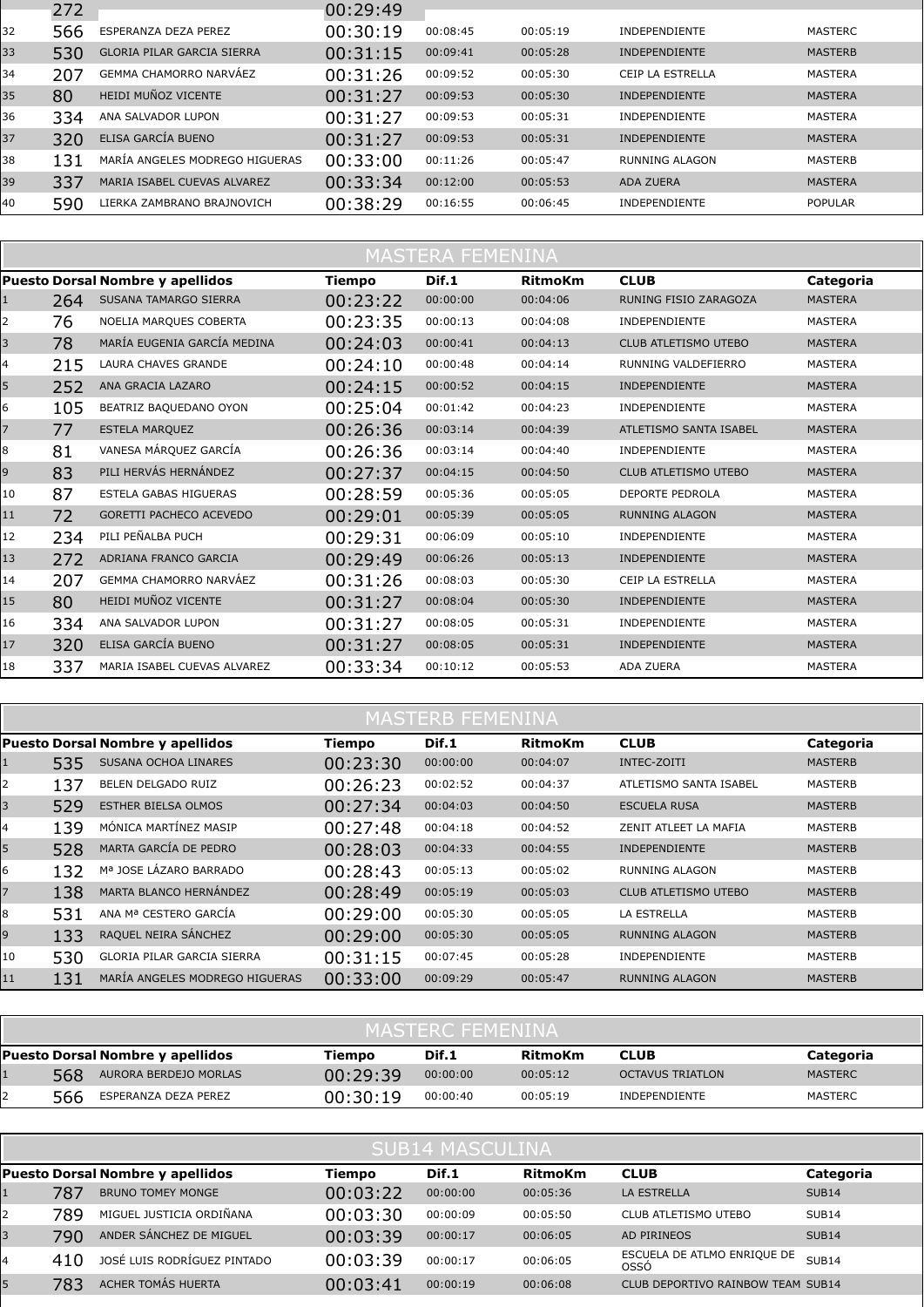| 788 | PABLO VIVES ARNAL    | 00:03:42 | 00:00:21 | 00:06:10 | AD PIRINEOS          | SUB <sub>14</sub> |
|-----|----------------------|----------|----------|----------|----------------------|-------------------|
| 786 | ERIK ESQUÉS SARTO    | 00:03:51 | 00:00:29 | 00:06:25 | CLUB ATLETISMO UTEBO | <b>SUB14</b>      |
| 785 | DARÍO LÓPEZ EMBUN    | 00:03:55 | 00:00:33 | 00:06:31 | LA ESTRELLA          | SUB <sub>14</sub> |
| 784 | SERGIO GUILLÓ JARQUE | 00:04:14 | 00:00:52 | 00:07:03 | <b>ITACA</b>         | <b>SUB14</b>      |

|    | <b>SUB14 FEMENINA</b> |                                         |               |          |                |                                          |                   |  |  |
|----|-----------------------|-----------------------------------------|---------------|----------|----------------|------------------------------------------|-------------------|--|--|
|    |                       | <b>Puesto Dorsal Nombre y apellidos</b> | <b>Tiempo</b> | Dif.1    | <b>RitmoKm</b> | <b>CLUB</b>                              | Categoria         |  |  |
|    | 781                   | CECILIA ARENAL PARENTE                  | 00:03:31      | 00:00:00 | 00:05:51       | ALCAMPO SCORPIO 71                       | <b>SUB14</b>      |  |  |
| 2  | 774                   | LUCIA BLANCO CESTERO                    | 00:03:42      | 00:00:11 | 00:06:09       | LA ESTRELLA                              | SUB <sub>14</sub> |  |  |
| 3  | 776                   | <b>VERA MORENO VICENTE</b>              | 00:03:43      | 00:00:12 | 00:06:12       | <b>CLUB ATLETISMO UTEBO</b>              | <b>SUB14</b>      |  |  |
| 4  | 771                   | LORENA DEZA AÑAÑOS                      | 00:03:44      | 00:00:13 | 00:06:14       | CLUB ATLETISMO EJEA                      | SUB14             |  |  |
| 5  | 769                   | VERÓNICA BLASCO PÉREZ                   | 00:03:47      | 00:00:16 | 00:06:18       | <b>CLUB ATLETISMO UTEBO</b>              | <b>SUB14</b>      |  |  |
| 6  | 775                   | ALBA SEVILLANO PEÑALBA                  | 00:03:57      | 00:00:26 | 00:06:35       | INDEPENDIENTE                            | SUB <sub>14</sub> |  |  |
|    | 763                   | VALERIA BARRANCO MENE                   | 00:03:57      | 00:00:26 | 00:06:35       | ESCUELA ATLETISMO SANTA<br><b>ISABEL</b> | <b>SUB14</b>      |  |  |
| 8  | 767                   | NURIA LOGROÑO MALLEN                    | 00:04:18      | 00:00:47 | 00:07:09       | ED MONTES DEL CASTELLAR                  | SUB <sub>14</sub> |  |  |
| 9  | 768                   | CARLA HERNANDEZ ALCALA                  | 00:04:22      | 00:00:51 | 00:07:16       | ED MONTES DEL CASTELLAR                  | <b>SUB14</b>      |  |  |
| 10 | 765                   | DANIELA VAQUERO CARNICERO               | 00:04:30      | 00:00:59 | 00:07:29       | <b>INDEPENDIENTE</b>                     | SUB14             |  |  |
| 11 | 770                   | INÉS BLASCO ABADÍA                      | 00:04:30      | 00:00:59 | 00:07:30       | ESCUELA ATLETISMO SANTA<br><b>ISABEL</b> | <b>SUB14</b>      |  |  |
| 12 | 764                   | AVRIL VAQUERO CARNICERO                 | 00:05:10      | 00:01:39 | 00:08:36       | <b>INDEPENDIENTE</b>                     | SUB14             |  |  |
| 13 | 766                   | ALICIA CAROD URRACA                     | 00:05:11      | 00:01:40 | 00:08:37       | E.D. MONTES DEL CASTELLAR                | <b>SUB14</b>      |  |  |

|                                                                               | <b>SUB16 MASCULINA</b> |                               |          |          |          |                                           |              |  |  |
|-------------------------------------------------------------------------------|------------------------|-------------------------------|----------|----------|----------|-------------------------------------------|--------------|--|--|
| Puesto Dorsal Nombre y apellidos<br>Dif.1<br><b>CLUB</b><br>RitmoKm<br>Tiempo |                        |                               |          |          |          | Categoria                                 |              |  |  |
|                                                                               | 795                    | JORGE GARCÍA HERVÁS           | 00:03:12 | 00:00:00 | 00:05:19 | CLUB ATLETISMO UTEBO                      | <b>SUB16</b> |  |  |
|                                                                               | 451                    | JUAN MANUEL RODRÍGUEZ PINTADO | 00:03:47 | 00:00:35 | 00:06:18 | ESCUELA DE ATLMO ENRIQUE DE SUB16<br>OSSÓ |              |  |  |

| <b>SUB16 FEMENINA</b>                                                                      |                              |          |          |          |                             |                   |  |  |  |
|--------------------------------------------------------------------------------------------|------------------------------|----------|----------|----------|-----------------------------|-------------------|--|--|--|
| Dif.1<br>Puesto Dorsal Nombre y apellidos<br>RitmoKm<br><b>CLUB</b><br>Categoria<br>Tiempo |                              |          |          |          |                             |                   |  |  |  |
| 792                                                                                        | ADRIANA GARCÍA CARBÓ         | 00:03:37 | 00:00:00 | 00:06:01 | <b>CLUB ATLETISMO UTEBO</b> | SUB <sub>16</sub> |  |  |  |
| 796                                                                                        | JUDITH ALCONCHEL DE LA TORRE | 00:04:00 | 00:00:24 | 00:06:40 | ALCAMPO SCORPIO 71          | SUB <sub>16</sub> |  |  |  |
| 791                                                                                        | DANIELA CO SARRATE           | 00:05:12 | 00:01:35 | 00:08:39 | <b>INDEPENDIENTE</b>        | <b>SUB16</b>      |  |  |  |

| <b>SUB12 MASCULINA</b> |     |                                         |          |          |                |                                          |                   |  |
|------------------------|-----|-----------------------------------------|----------|----------|----------------|------------------------------------------|-------------------|--|
|                        |     | <b>Puesto Dorsal Nombre y apellidos</b> | Tiempo   | Dif.1    | <b>RitmoKm</b> | <b>CLUB</b>                              | Categoria         |  |
|                        | 760 | DAVID MARTINEZ LASHERAS                 | 00:01:38 | 00:00:00 | 00:02:43       | CLUB ATLETISMO UTEBO                     | SUB <sub>12</sub> |  |
| 2                      | 758 | SAMUEL BOROBIA MUÑOZ                    | 00:01:40 | 00:00:02 | 00:02:47       | <b>ELITE SPORT</b>                       | SUB12             |  |
| 3                      | 755 | JUAN MANUEL BUISÁN GUALLAR              | 00:01:41 | 00:00:02 | 00:02:47       | ESCUELA ATLETISMO SANTA<br><b>ISABEL</b> | <b>SUB12</b>      |  |
| 4                      | 749 | DAVID IBUARBEN BERGES                   | 00:01:41 | 00:00:02 | 00:02:47       | ATLETISMO ALAGON                         | SUB12             |  |
| 5                      | 761 | JULIÁN LOU GRACIA                       | 00:01:42 | 00:00:04 | 00:02:50       | CLUB ATLETISMO ALAS                      | SUB <sub>12</sub> |  |
| 6                      | 748 | ALBERTO REY SÁNCHEZ                     | 00:01:43 | 00:00:05 | 00:02:51       | CLUB ATLETISMO ALAS                      | SUB12             |  |
| 7                      | 746 | ARITZ MATUTE CHAMORRO                   | 00:01:43 | 00:00:05 | 00:02:51       | CEIP LA ESTRELLA                         | SUB <sub>12</sub> |  |
| 8                      | 756 | ISMAEL PEIRONA ARILLA                   | 00:01:45 | 00:00:07 | 00:02:55       | ATLETISMO ALAGON                         | SUB <sub>12</sub> |  |
| 9                      | 750 | ASIER INGLAN                            | 00:01:52 | 00:00:14 | 00:03:06       |                                          | SUB <sub>12</sub> |  |
| 10                     | 757 | DIEGO ARIAS EMBID                       | 00:01:53 | 00:00:14 | 00:03:07       | CLUB ATLETISMO ALAS                      | SUB12             |  |
| 11                     | 753 | MIGUEL GARCIA PEREZ                     | 00:01:54 | 00:00:16 | 00:03:10       | <b>CLUB ATLETISMO ALAS</b>               | SUB <sub>12</sub> |  |
| 12                     | 754 | DAVID CALVO FRANCO                      | 00:01:54 | 00:00:16 | 00:03:10       | ED MONTES DEL CASTELLAR                  | SUB <sub>12</sub> |  |
| 13                     | 762 | HUGO LORDA CUEVAS                       | 00:02:03 | 00:00:25 | 00:03:25       | <b>ADA ZUERA</b>                         | SUB <sub>12</sub> |  |
| 14                     | 752 | SAMUEL BOSQUE GRACIA                    | 00:02:04 | 00:00:26 | 00:03:26       | CLUB ATLETISMO ALAS                      | SUB12             |  |

| <b>SUB12 FEMENINA</b> |     |                                              |          |          |                |                            |                   |  |  |
|-----------------------|-----|----------------------------------------------|----------|----------|----------------|----------------------------|-------------------|--|--|
|                       |     | <b>Puesto Dorsal Nombre y apellidos</b>      | Tiempo   | Dif.1    | <b>RitmoKm</b> | <b>CLUB</b>                | Categoria         |  |  |
|                       | 739 | LAURA GORJON HERNANDEZ                       | 00:01:35 | 00:00:00 | 00:02:38       |                            | SUB <sub>12</sub> |  |  |
|                       | 743 | CARLA SANTOS CASO                            | 00:01:35 | 00:00:00 | 00:02:38       | ZARAGOZA ATLETISMO         | SUB <sub>12</sub> |  |  |
|                       | 744 | LAURA VICTORIA MURIAGO PEREZ-LIZANO 00:01:37 |          | 00:00:02 | 00:02:42       | <b>CLUB ATLETISMO ALAS</b> | SUB <sub>12</sub> |  |  |
| 4                     | 741 | NEREA LOPEZ CANO                             | 00:01:43 | 00:00:08 | 00:02:51       | CLUB ATLETISMO UTEBO       | SUB <sub>12</sub> |  |  |
|                       | 742 | MAURA PALACIOS APARICIO                      | 00:01:43 | 00:00:08 | 00:02:52       | <b>LA ESTRELLA</b>         | SUB <sub>12</sub> |  |  |
| 6                     | 981 | LIZARA CABESTRE CRESPO                       | 00:01:44 | 00:00:08 | 00:02:52       |                            | SUB <sub>12</sub> |  |  |